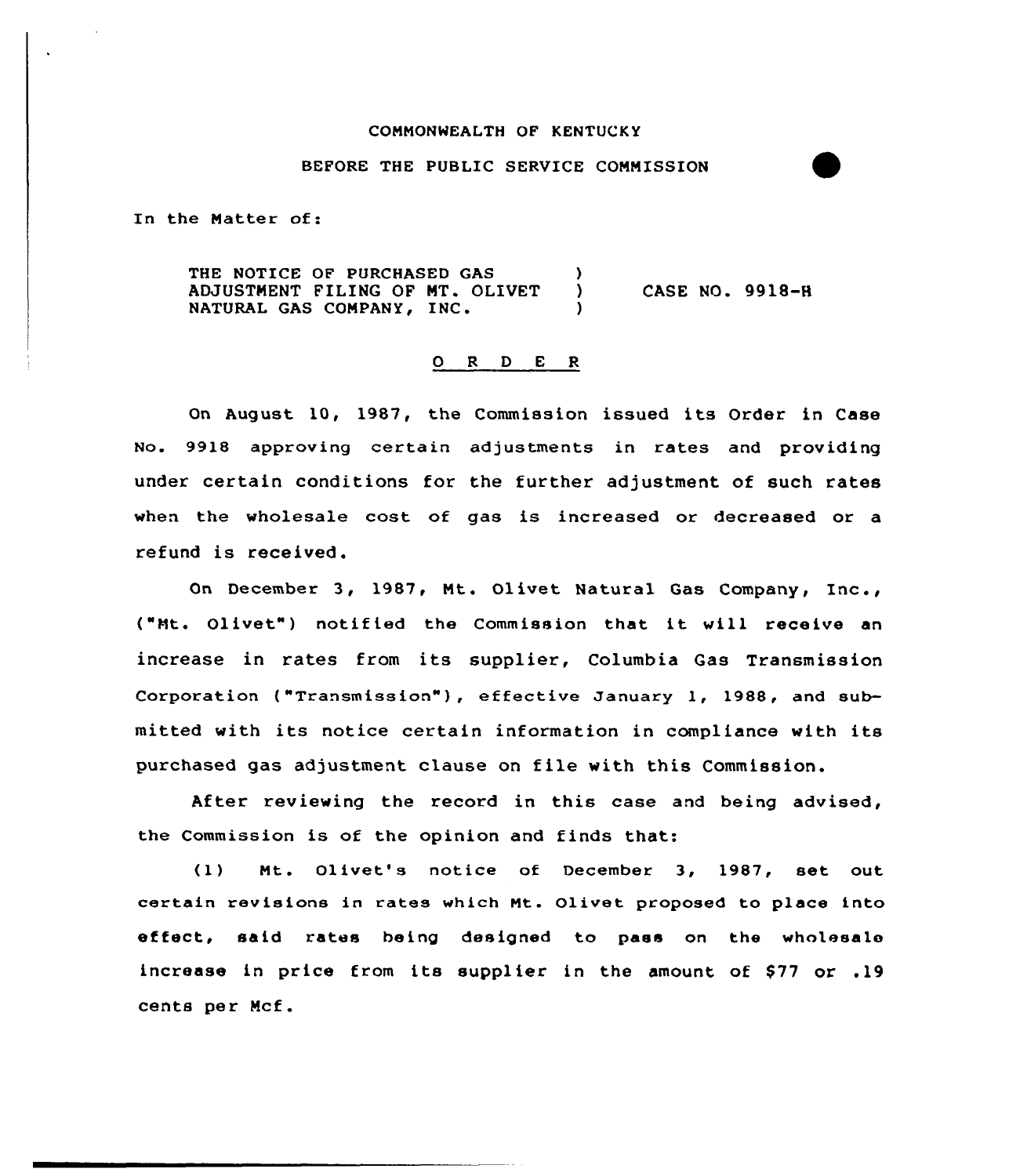(2) Transmission filed revised rates with the Federal Energy Regulatory Commission to be effective January 1, 1988. These rates are subject to refund.

(3) Mt. Olivet incorrectly added the 52 cents per Mcf refund factor set out in Case No. 7800-CCC to the approved rates in Case No. 99)8-6 before adjusting for the .19 cents per Mcf increase in this case. In previous purchased gas adjustment filings, Nt. Olivet has used incoxrect base rates in setting out its adjusted rates for any increase or decrease in gas purchases. In all future filings, Mt. Olivet should use the approved xates in the most recent case to apply any increase or decrease to gas purchases.

(4) Nt. Olivet's corrected adjustments in rates under the purchased gas adjustment provisions approved by the Commission in its Order in Case No. 9918 dated August 10, 1987, are fair, just, and reasonable and in the public interest and should be effective with gas supplied on and after January 1, 1988. Mt. Olivet's rates should be subject to refund because Txansmission's rates are subject to refund.

IT IS THEREFORE ORDERED that:

(1) The rates in the Appendix to this Order be and they hereby are authorised effective with gas supplied on and after January 1, 1988, subject to refund.

(2) In all future purchased gas adjustment filings, Mt. Olivet shall use the approved rates from the most recent case to adjust for any incxease or decrease in its purchased gas adjustment clause.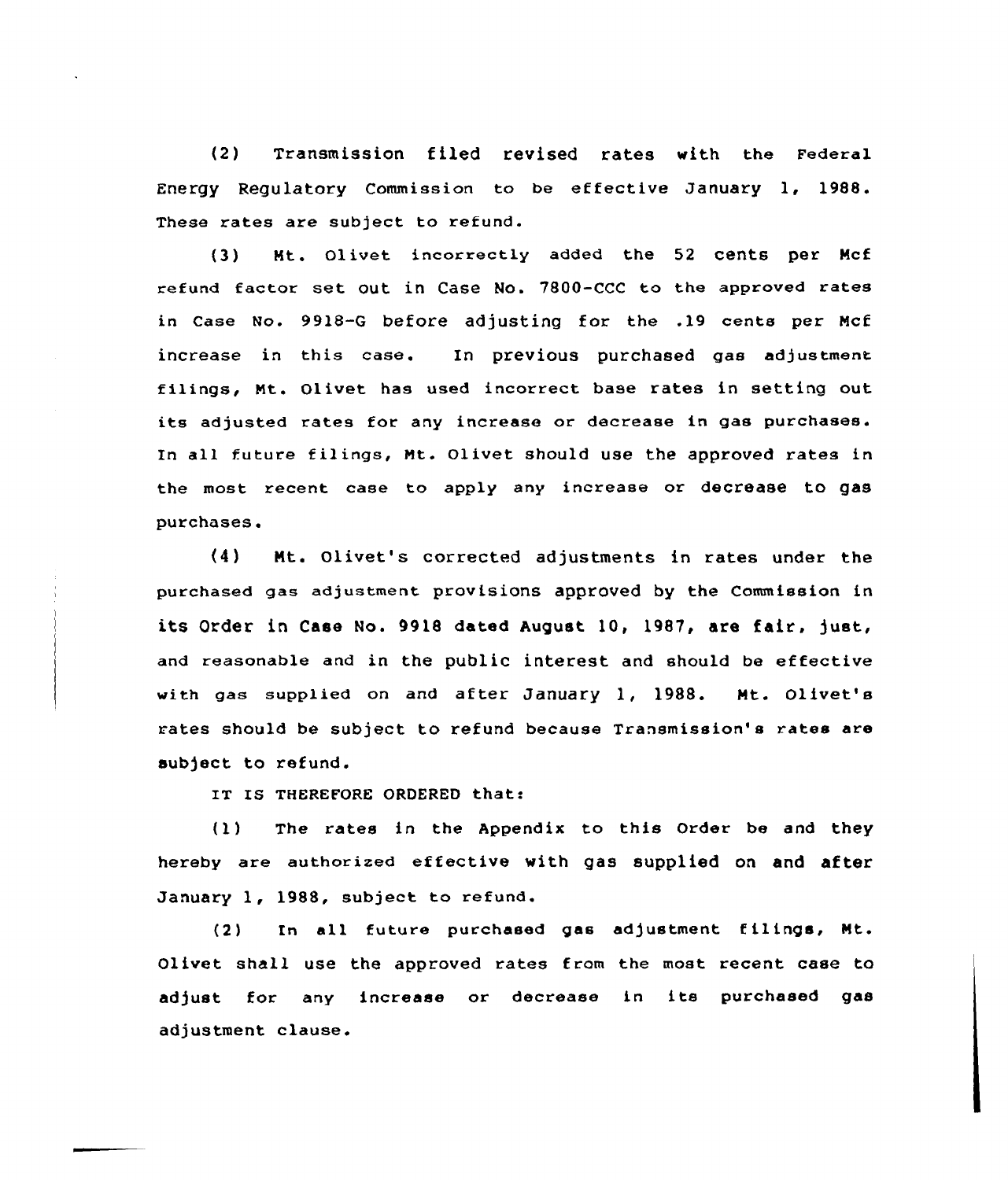(3) Within 30 days of the date of this Order Mt. Olivet shall file with this Commission its revised tariffs setting out the rates authorized herein.

Done at Frankfort, Kentucky, this 5th day of January, 1988.

PUBLIC SERVICE CONNISSION

Rohald Hemen, f.

Vice Chalrma

Commissione

ATTEST:

Executive Director